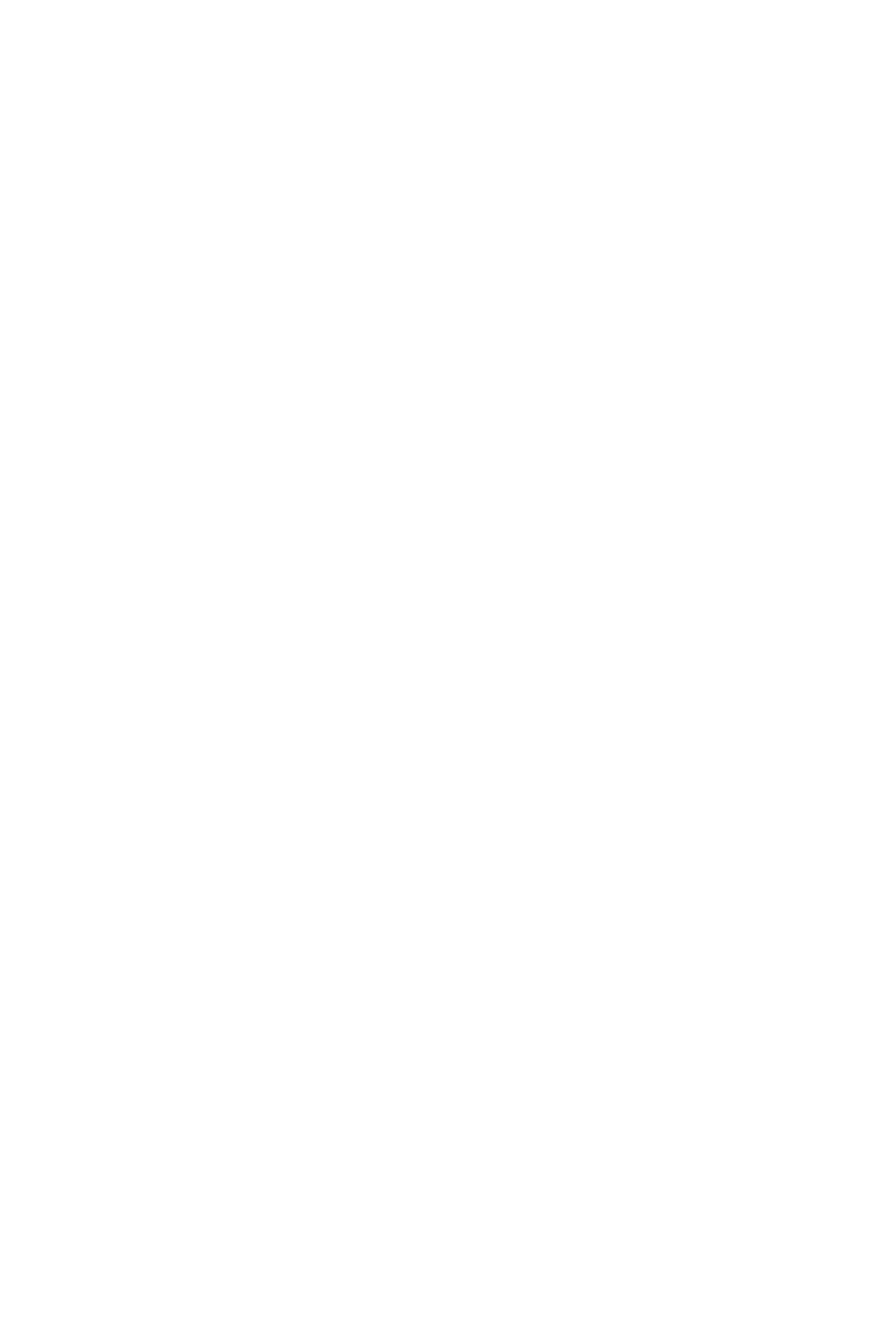

# **TURKEY'S POLICY ON THE RUSSIAN-UKRAINIAN CRISIS**

FİLİZ TUTKU AYDIN

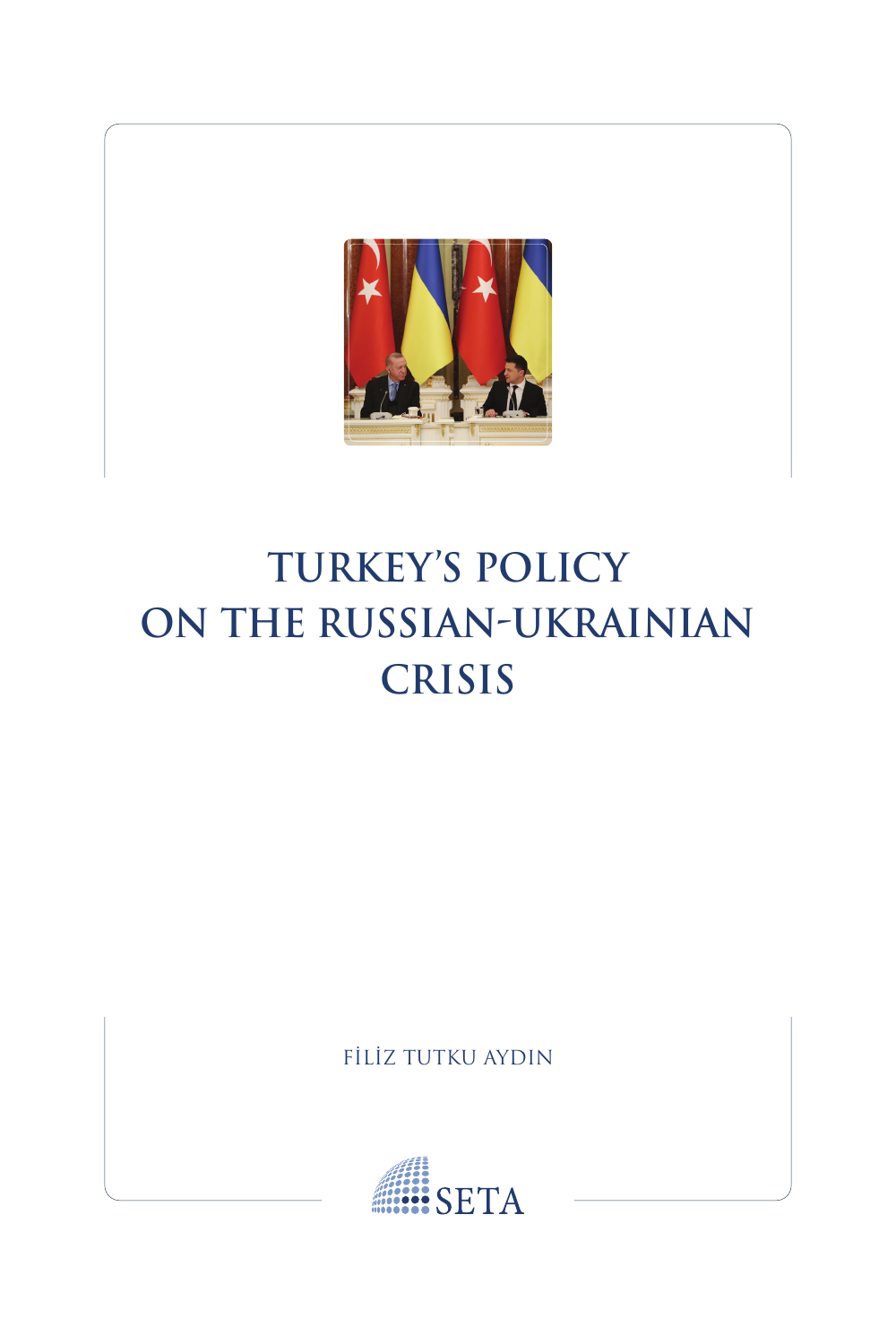#### COPYRIGHT © 2022 by SETA

All rights reserved. No part of this publication may be reprinted or reproduced or utilized in any form or by any electronic, mechanical or other means, without permission in writing from the publishers.

#### SETA Yayınları ISBN:

Layout: Said Demirtaş Printed in Turkey, İstanbul by Turkuvaz Haberleşme ve Yayıncılık A.Ş., 2022

#### **SETA | SİYASET, EKONOMİ VE TOPLUM ARAŞTIRMALARI VAKFI**

Nenehatun Cd. No: 66 GOP Çankaya 06700 Ankara TÜRKİYE Tel: +90 312 551 21 00 | Faks: +90 312 551 21 90 www.setav.org | info@setav.org | @setavakfi

#### **SETA | İstanbul**

Defterdar Mh. Savaklar Cd. Ayvansaray Kavşağı No: 41-43 Eyüpsultan İstanbul TÜRKİYE Tel: +90 212 395 11 00 | Faks: +90 212 395 11 11

#### **SETA | Washington D.C.**

1025 Connecticut Avenue, N.W., Suite 1106 Washington D.C., 20036 USA Tel: 202-223-9885 | Faks: 202-223-6099 www.setadc.org | info@setadc.org | @setadc

#### **SETA | Berlin**

Kronenstraße 1, 10117 Berlin GERMANY berlin@setav.org

#### **SETA | Brussels**

Avenue des Arts 27, 1000 Brussels BELGIUM Tel: +3226520486

The conclusions and recommendations of any SETA Foundation publication are solely those of its author(s), and do not reflect the views of the Institution, its management, or its other scholars.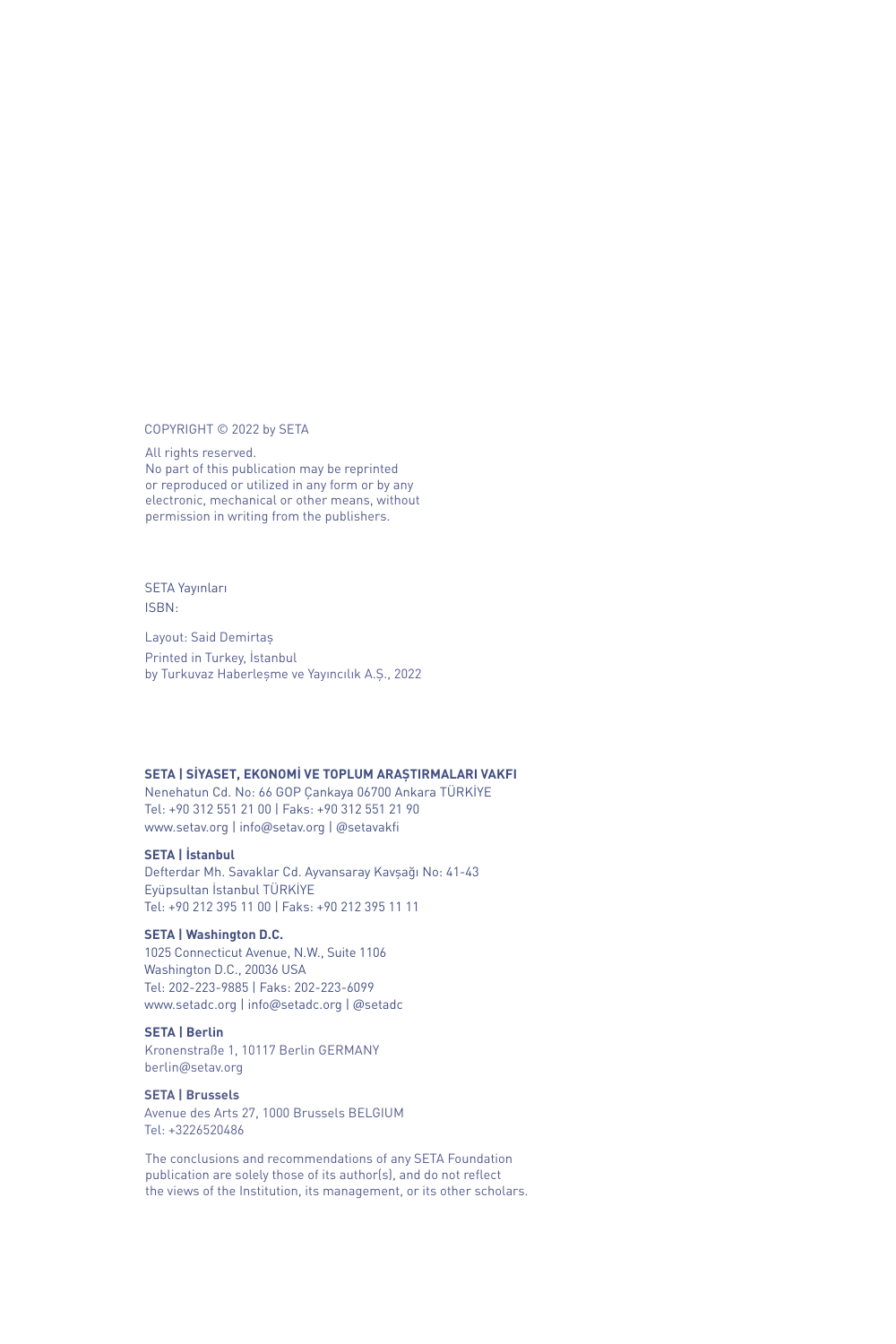## **CONTENTS**

| <b>SUMMARY</b>                                                                       |    |
|--------------------------------------------------------------------------------------|----|
| RUSSIAN EFFORTS TO BRING GEORGIA AND UKRAINE INTO ITS FOLD                           | 8  |
| BACKGROUND OF TURKISH-UKRAINIAN RELATIONS<br>THE PUZZLE OF TURKISH-RUSSIAN RELATIONS | 10 |
|                                                                                      |    |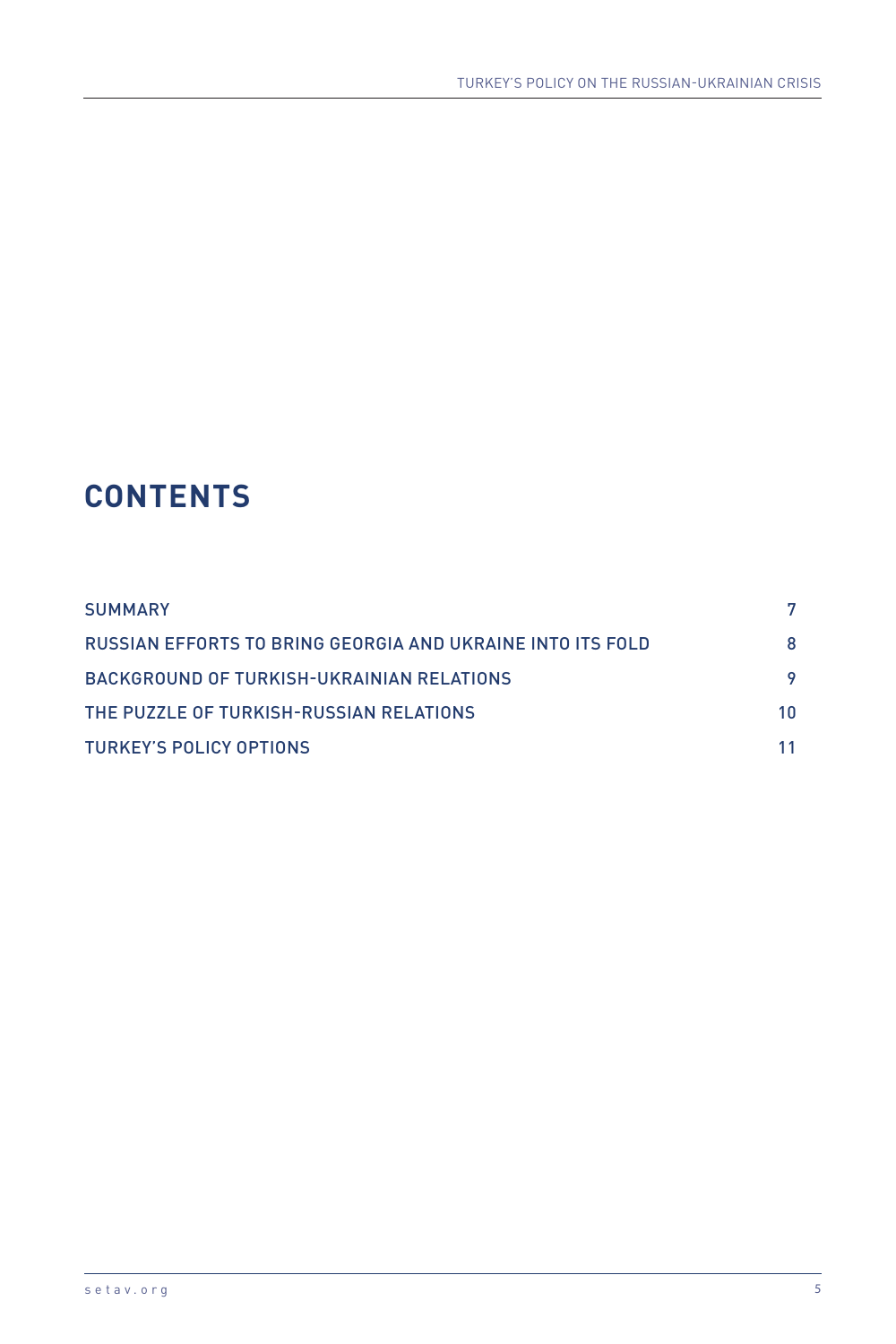#### **AUTHOR**

#### **Filiz Tutku Aydın**

Dr. Filiz Tutku Aydin is an Assistant Professor at the SocialSciences University of Ankara. She received her Ph.D. in Political Science from the University of Toronto in 2012 andtaught there. She returned to Turkey under TUBITAK returning scholars program in 2014. She has a book titled "Émigré, Exile, Diaspora and Transnational Movements of Crimean Tatars: Preserving the Eternal Flame" published byPalgrave. She has published in Communist and Post-Communist Studies and several journals in Turkey and Ukraine. She has several book chapters, published in English, Romanian and Crimean Tatar. She completed a researchproject titled "Protection and enforcement of minority rights in the post-Soviet space between 1991-2014: Comparing the cases of Tatarstan, Chechnia in Russia and Crimean Tatars and Russians in Ukraine" funded by TUBITAK. Ms. Aydın is amember of the Crimean Tatar diaspora from Ankara, Turkey. She contributed the letter of "Statement of Concerned Scholars on the Current Predicament of the Crimean Tatars" to protest the Russian annexation of Crimea and participated in the Second World Crimean Tatar Congress in July 2015.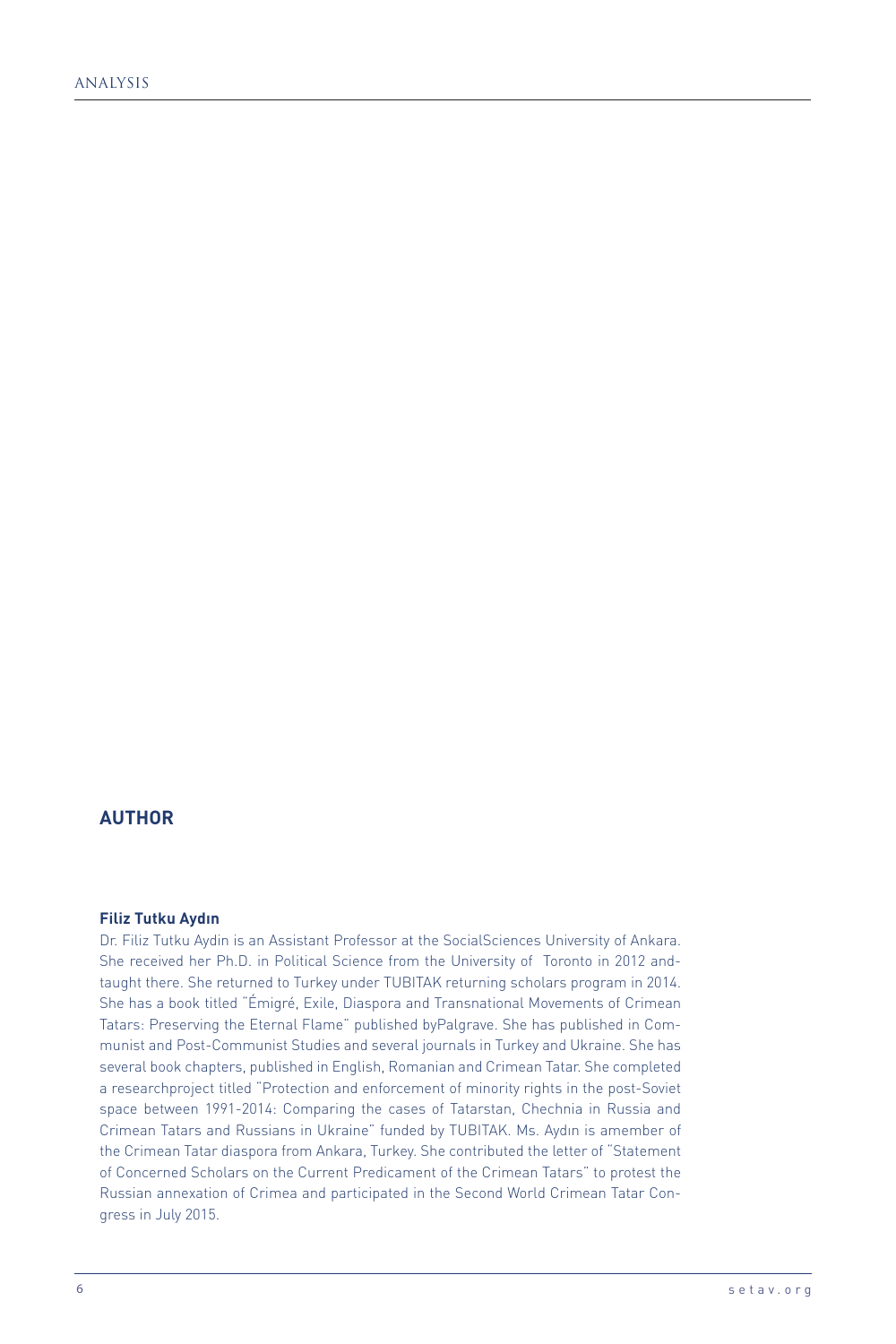### **SUMMARY**

Turkey has closerelationships with both Ukraine and Russia so it seeks to avoid a new episode of war between them.

Amid a military standoff with Russia, on Feb. 3, Kyiv hosted the 10th High-Level Strategic Council between Turkey and Ukraine. The heads of state, Tayyip Erdogan and Volodymyr Zelensky marked the 30th anniversary of diplomatic ties by signing a series of trade and defense agreements. The long-awaited free trade agreement between Turkey and Ukraine was also signed on this occasion. Given the current tensions along the Ukrainian border and Turkish ties with both Russia and Ukraine, Turkey's policy on Ukraine is ever more critical for regional peace and stability. Turkey has close relationships with both Ukraine and Russia so it seeks to avoid a new episode of war between them. As a NATO member, heightened tensions in the region pushes Turkey to find a diplomatic solution to the crisis even if it may be forced to make difficult choices in case of a military conflict. This analysis provides a review of Turkey's relations with Ukraine and discusses foreign policy options available to Turkey in case of invasion of Ukrainian territory by Russia.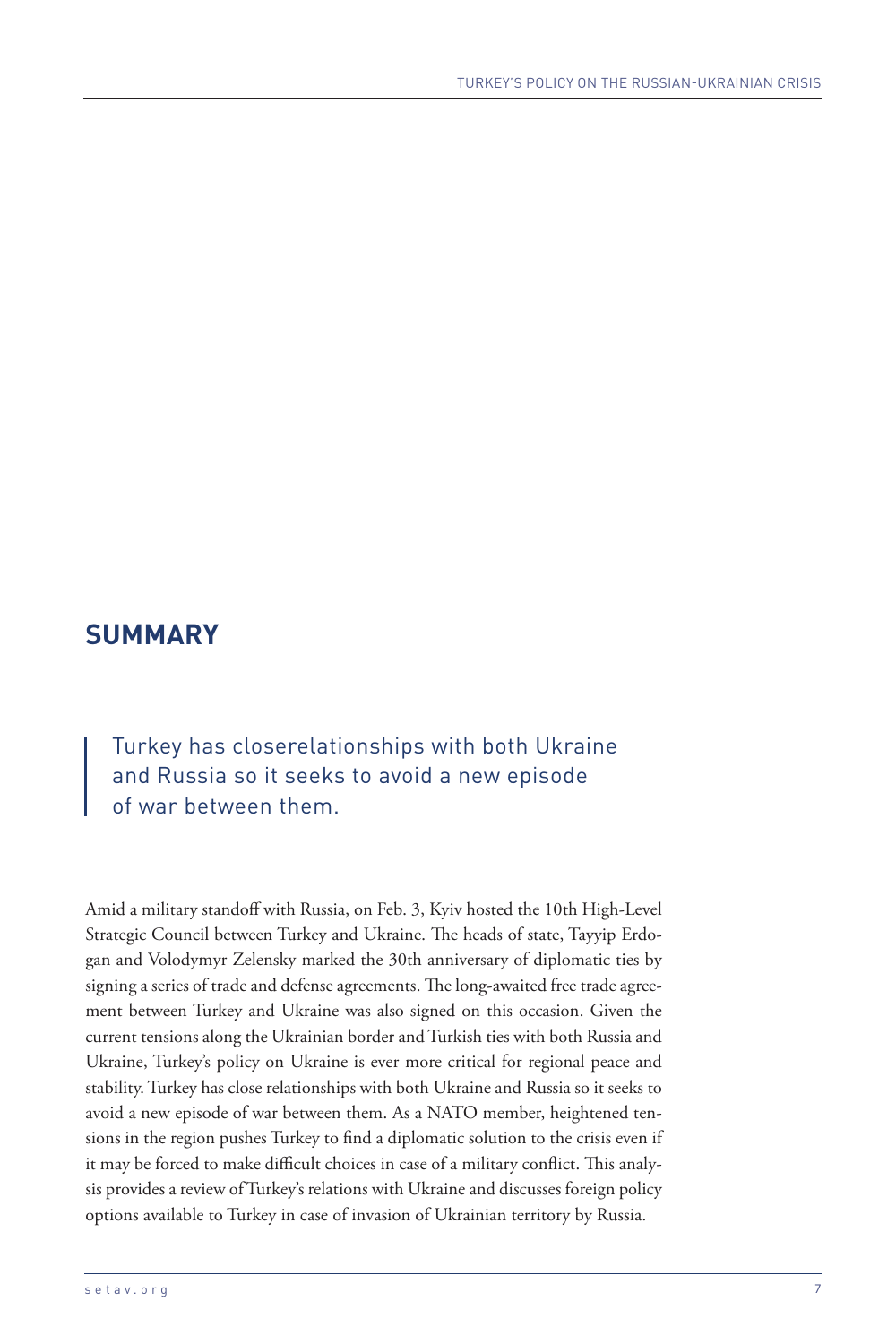### **RUSSIAN EFFORTS TO BRING GEORGIA AND UKRAINE INTO ITS FOLD**

Threatened by the possibility of similar movements inside Russia, the color revolutions in Georgia and Ukraine provided Russian President Vladimir Putin with pretexts to launch his revisionist foreign policy for the post-Soviet region. Although Russia's "near abroad" foreign policy had already been announced in the 1990s, Russia did not adopt this policy until the 2000s, as it had to focus on maintaining its territorial integrity with Tatarstan and Chechnya demanding sovereignty. "Near abroad" policy meant Russia's rejection of national independence movements in the former Soviet space. The Russian Federation was fearful of a potential domino effect that could influence its own Chechens, Tatars, Bashkirs, and a myriad of indigenous peoples, whose Soviet-given ethnic rights were rolled back in the post-Soviet period.

In the 2000s, it became clear that Russia never reconciled with the dissolution of the Soviet Union, Putin characterizing it "the greatest tragedy of the century." For any "captive nation," the end of the Soviet Union was the beginning of decolonization in a sense. The color revolutions were a way to overthrow the oligarchs and corrupt remnants of the Soviet regime among their governing elites. Putin, a former member of the Soviet KGB, began punishing Ukraine after the Orange Revolution for trying to get out of the Russian "sphere of influence" by waging economic and political war. The natural gas wars between Russia and Ukraine between 2006-2009 affected the European gas supply, and some countries such as Germany and Italy understood the serious consequences of possible gas cuts. In 2010, Russia with its security advisors and media propaganda efforts inside Ukraine was successful in getting pro-Russian candidate Viktor Yanukovich elected. From the Russian perspective, this thwarted the danger of regime change in Ukraine, a country that matters more to Russia than any other for historical and cultural reasons.

Having consolidated his power at home in the early 2000s, Putin reconstructed the Russian foreign policy discourse. He openly criticized NATO in the 2007 Munich Security Conference, for example, for "expanding" despite "promises given to Gorbachev." This was also the first sign of the Russian hybrid war toward the Western world, as Russia utilized adversarial rhetoric by taking advantage of rising anti-Americanism around the world at the time. NATO did not actively seek new members, but post-Soviet republics sought the protection of the security umbrella provided by this organization to protect themselves against potential Russian occupation. But for Russia, NATO continued expanding into the Russian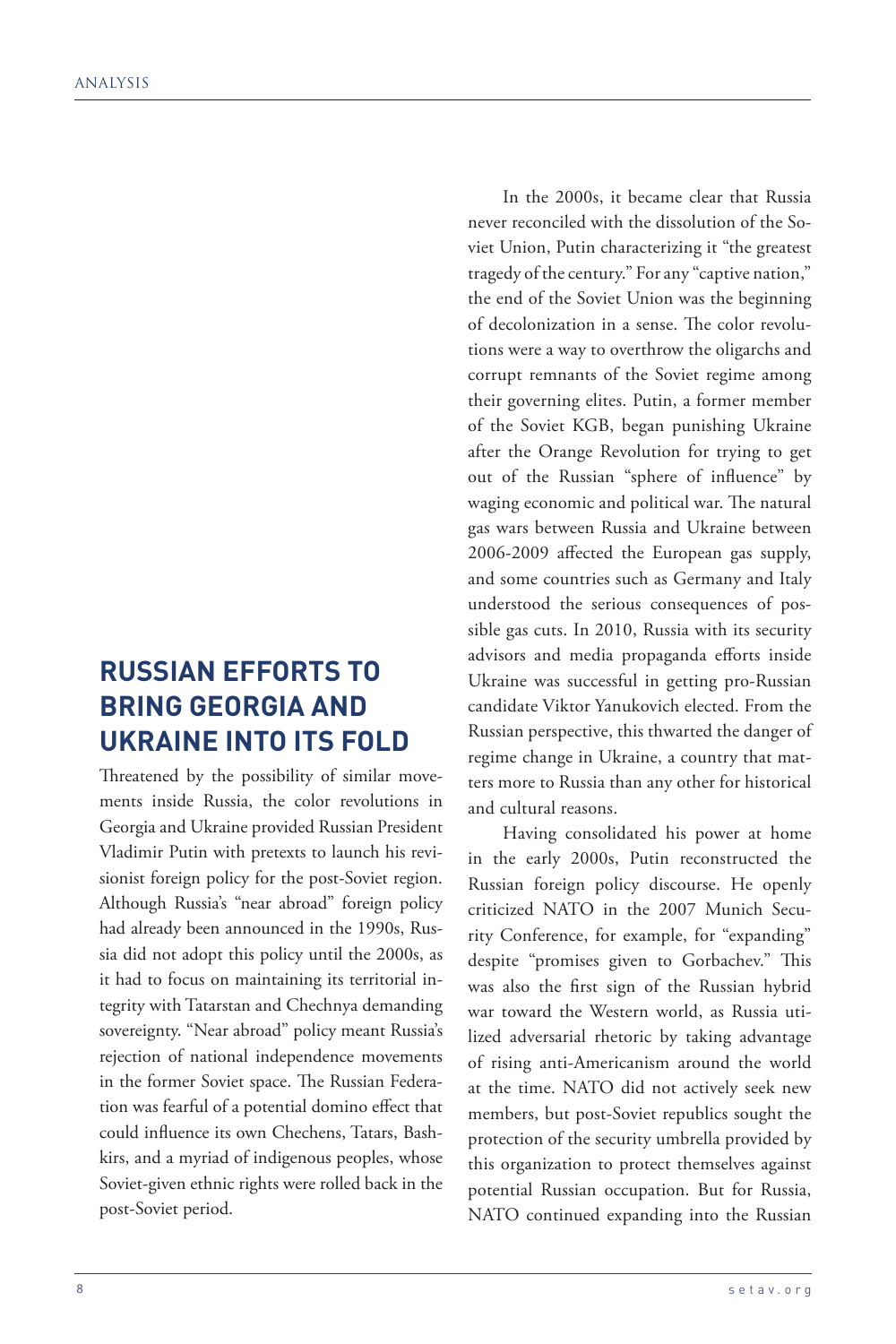"sphere of influence" and violated the "balance of power" in the region.

These new NATO members' decisions were proven wise given the Russian invasion of Georgia in 2008 after the Rose Revolution. With this act, Russia showed that it did not accept multilateralism in the Black Sea or post-Soviet region, as it sought to be the regional hegemon. Russia applied a hybrid war strategy to invade a country for the first time in 2008. It distributed Russian passports to the population of Abkhazia and South Ossetia and argued that the "Russian diaspora" was under threat and occupied this region, practically cutting off them from Georgia. Georgia was punished for the Rose Revolution, and passports began to be distributed in Crimea in a similar scenario.

It is not an exaggeration to state that the Euromaidan Revolution constitutes the single most important and effective attempt to reverse Russia's colonization in the post-Soviet geography, which became and will be an example for many generations in the regional countries. That is why it prompted such a decisive reaction as the occupation of Crimea. The occupation and annexation of Crimea effectively buried the post-Cold War security architecture in Europe and hence transformed the nature of Turkish-Ukrainian-Russian relations.

### **BACKGROUND OF TURKISH-UKRAINIAN RELATIONS**

In 1649, the agreement signed between the Cossacks in Ukraine and the Ottoman Empire can be considered the start of Turkish-Ukrainian diplomatic relations. There are several episodes in history during which the Ottoman Empire, Ukrainian Cossacks, and the Crimean Tatar Khanate, a major Eastern European power at the time allied against the growing Russian Empire. In a time when the Crimean Khanate received Ottoman protection, the Cossack State was taken over by Russia, which occupied Eastern Ukraine, naming it "Little Russia." The Russian annexation of Crimea in 1783 not only ended the Crimean Khanate but also constituted the first time a Muslim majority part of the empire was lost.

Euromaidan Revolution constitutes the single most important and effective attempt to reverse Russia's colonization in the post-Soviet geography.

When the Russian Empire collapsed, the Ottoman Empire was one of the first states to recognize the Ukrainian People's Republic in 1918. After a short period of the Turkish-Soviet friendship Pact, because of Stalin's claims in the Bosphorus and Eastern Turkey, Turkey had to join NATO. After the collapse of the Soviet Union, Turkey became one of the first countries to recognize Ukraine on Dec. 16, 1991. Turkish-Ukrainian relations were friendly during the 1990s, but they were relatively low-key. The most important element of these relations was the Crimean Tatars who were deported on May 18, 1944, by Stalin and returned to their homeland Crimea. Ukraine regarded Turkey's material support for Crimean Tatars positively, as it increased investment in the country. Both Ukraine and Turkey supported multilateralism in regional relations as an alternative to the Russian vision of unilateralism (i.e. "near abroad" policy). The Turkish policy of balancing Russia and compartmentalization began during the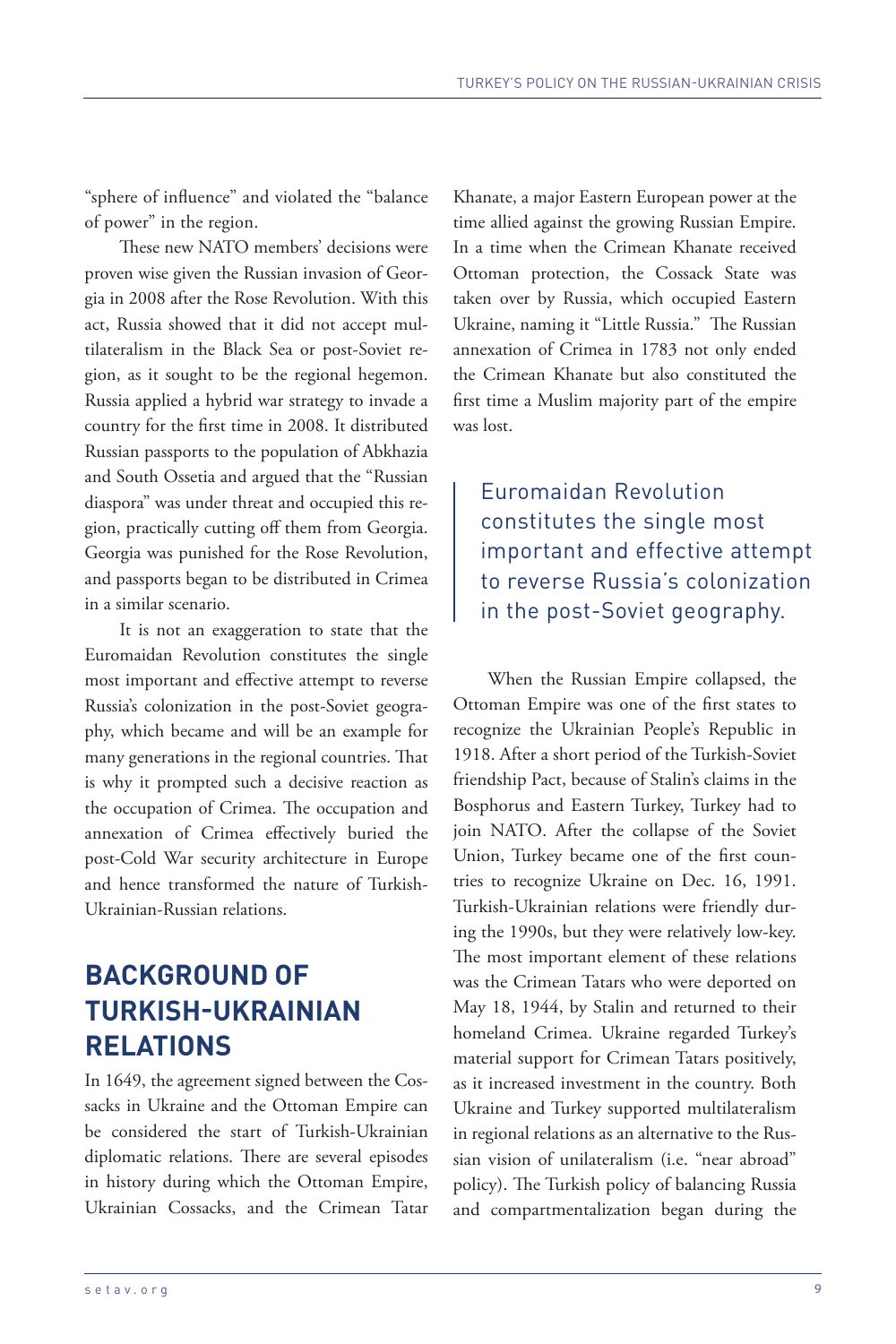2008 Georgian-Russian War. Turkey, still a rising economic power, did not choose to contest Russian claims but rather successfully balanced its relations with the US and Russia while enabling the U.S. to balance Russia in the region.

After the invasion of Crimea by Russian "little green men," Turkey adopted a clearer stance toward Russian unilateralism in the region. The Turkish government announced its support for Ukrainian territorial integrity. To this day, Turkish diplomats advocate in all international channels for Ukraine's territorial integrity, and Turkey repeatedly underlines that it does not recognize the illegal annexation of Crimea. Turkey is a country that cares about the fate of its long-suffering kin, the Crimean Tatars, who have a large diaspora in Turkey. Particularly, Turkey has been concerned with both human rights violations against this Sunni Muslim group and their displacement to mainland Ukraine due to Russian pressure. Russia tried to turn the annexation into a *fait accompli* by excluding it from the Minsk process, as Germany and France went along with it. The Crimean Platform, launched by the Zelensky government and supported by Turkey, aims to correct this diplomatic mistake and bring the annexation to the world agenda. As the West failed to prevent Crimea's annexation by Russia, today it must deal with a much larger problem – the possibility of further Russian incursion into Ukraine.

A significant breakthrough in the Crimean Tatar-Ukraine relations was achieved by Ukraine's recognition of the indigenous status of Crimean Tatars. The country gave them rights for national-cultural autonomy, which helped build trust between Turkey and Ukraine. The Ukrainian history books are rewritten underlining periods of Ottoman-Crimean Tatar-Cossack friendship, and the Ukrainian diaspora in Turkey works alongside the Crimean Tatar diaspora to boost the positive image of Ukraine in Turkey and for the recognition of the Ukrainian identity and national interests as separate from the Russian identity and interests. Ukrainian and Turkish diplomats always suggest that bilateral relations must be spoken without referencing the word "Russia" and it would be a mistake to state that Turkey supports Ukraine only to balance Russia's power, as the two countries have a lot of common interests and areas of cooperation. At the same time, the relationship with Ukraine is part of the puzzle of Turkish-Russian relations.

### **THE PUZZLE OF TURKISH-RUSSIAN RELATIONS**

While refusing to recognize the Russian annexation of Crimea as legitimate, Turkey did not pursue economic sanctions and continued its political and economic relations with Russia. Similar to several European nations like Germany, Turkey's economic relations with Russia are strong, including oil and natural gas imports. Turkish-Russian relations became more complicated after Russia intervened in the Syrian civil war and supported the Assad regime. The relations experienced an all-time low with the downing of a Russian jet in 2015. In addition to diplomatic initiatives, Turkish business interests played a significant role in resolving the crisis. Russian tourists flocked to Turkish hotels in the following years as a testament to the multilayered economic relations between the two countries. Turkey also became the transit country for an additional TurkStream pipeline from Russia to the Balkans, as Russia was now able to bypass Ukraine to export gas to Europe. Turkish economic relations shaped Turkish foreign policy towards Russia, but cooperation also spread to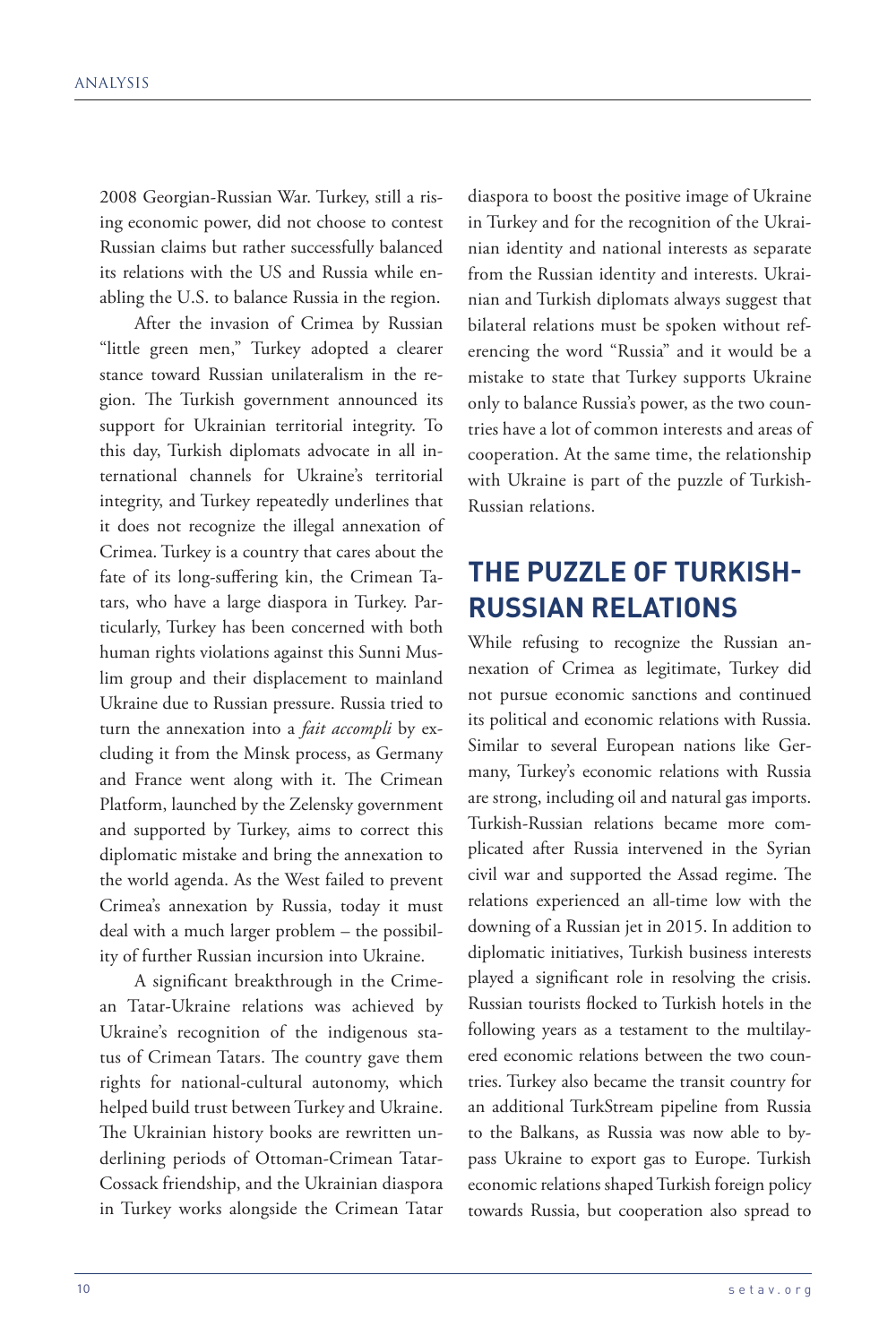strategic issues with the purchase of the S-400 air defense system from Russia as well as the Russian construction of the Akkuyu nuclear reactor in Turkey.

Many analysts argued that Turkey and Russia successfully compartmentalized isolating their long list of political disagreements in Ukraine, Syria, Libya, and the Eastern Mediterranean. While compartmentalization worked better in Syria, it was more strained in Libya, Nagorno-Karabakh, and Ukraine. While Turkey sought to compartmentalize areas of significant disagreements and avoided confrontation in a number of geopolitical issues, Gazprom and Russian economic dealings have often been in the service of geopolitical goals. Others characterize Turkish-Russian relations as competitive cooperation, as they back opposing sides in conflicts in Libya, Syria, and the South Caucasus without stepping onto each other's feet, so to speak. What is missing in many analyses, however, is the lack of understanding about foreign policymaking processes in countries like Russia and Turkey. U.S. officials, for example, generally following the more institutional approach to foreign policymaking, are often puzzled by the changing Russian demands and by how Turkey and Russia can compete and cooperate at the same time. Turkish and Russian foreign policymaking is pragmatic and leaders can maneuver rapidly, almost as fast as they can on a chessboard. Both the U.S. and Europeans often fail to appreciate the complexities involved in how Turkey pragmatically interacts with Russia.

Ukraine understands Turkey has strong economic ties with Russia just as Ukraine had difficulty diversifying its deep trade and infrastructural ties to Russia. Ukraine and the Crimean Tatars still expected Turkey to join sanctions against Russia, refuse to participate in the Turk-Stream project, and view the NATO presence

in the Black Sea more positively. While preferring to maintain a certain level of cooperation with Russia in these spheres, Turkey has recently upped its level of strategic partnership with Ukraine. Unlike some other European allies, Turkey expressed strong support for the prospect of Ukraine's NATO membership. Turkey advocated for Ukraine to obtain a Membership Action Plan in the near future and promoted interoperability of the armed forces of Ukraine with the armed forces of NATO allies.

### Ukraine understands Turkey has strong economic ties with Russia just as Ukraine had difficulty diversifying its deep trade and infrastructural ties to Russia.

As evidence of the Ukraine-Turkish strategic alliance, in 2021, Turkish drones, which made a significant impact in Syria, Libya, and Nagorno-Karabakh, finally arrived in Donbas. Israel had previously rejected Ukraine's demands for drones out of wariness of Russia's reaction. As drones redefined the battlefield in a number of conflicts in the region, Putin felt the need to discuss the issue with President Erdoğan. Turkey has shown its willingness to share the products of its national defense industry with NATO allies like Poland and strategic partners like Ukraine despite Russia's discomfort.

### **TURKEY'S POLICY OPTIONS**

President Erdoğan reiterated Turkey's non-recognition of the Russian annexation of Crimea on his way to Sochi talks on Sept. 29, 2021. At the same time, on Nov. 29, 2021, Turkey offered to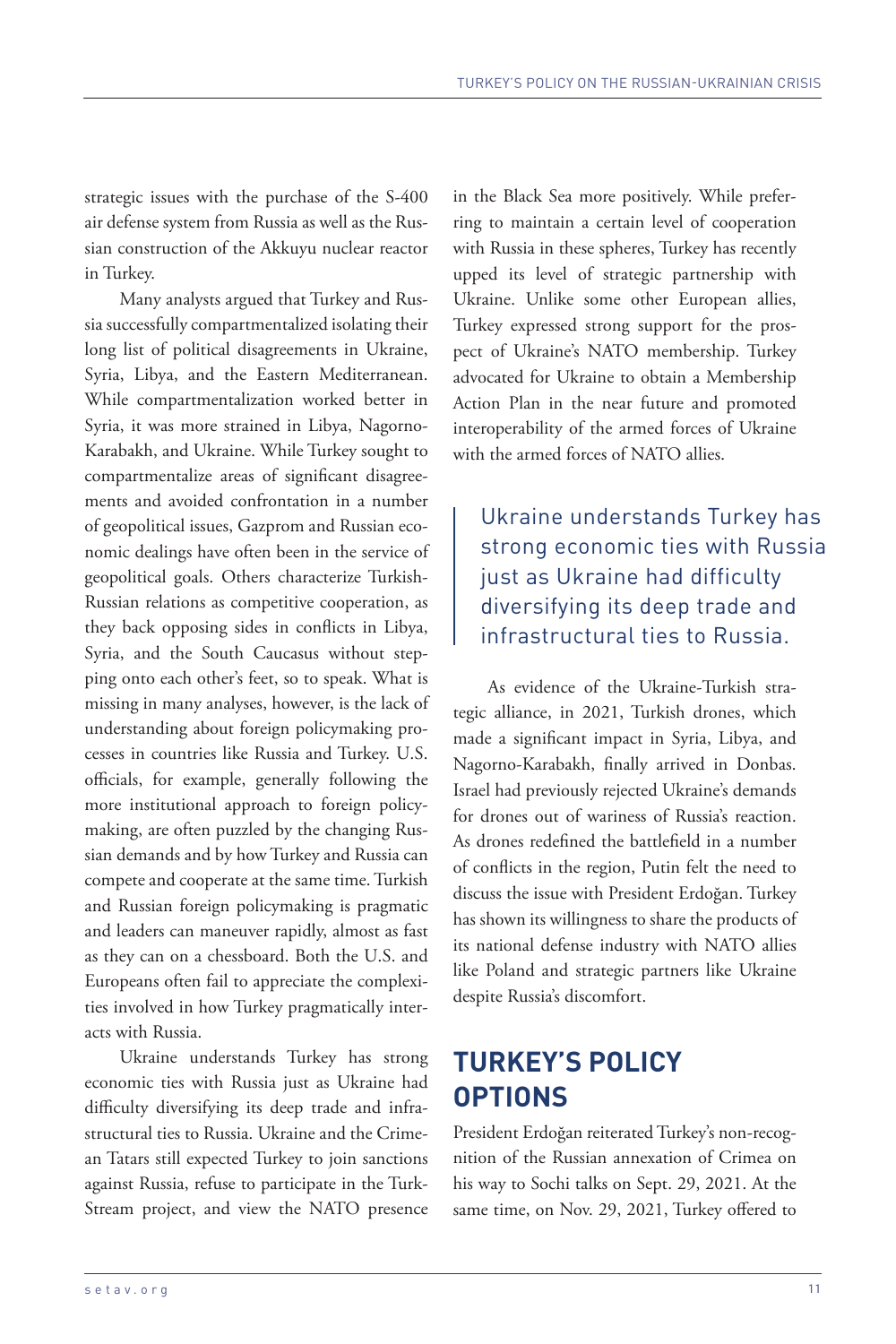mediate between Ukraine and Russia to solve the Donbas crisis, preferring to be a pragmatic actor interested in regional stability. This shows Turkey's efforts to compartmentalize its stance on Crimea with its position in Syria and treat them as separate matters. For Russia, however, different policy issues could be leveraged, especially in case of increased military tensions. Nevertheless, Turkey has a strong interest in lowering the chances for a military conflict between its two important regional partners.

In case of a military conflict in Ukraine, Turkey is likely to seek ways to find a diplomatic solution and reduce tensions all the while supporting NATO actions. It is clear that Russia pursues a posture reminiscent of Cold War dynamics with the West. However, unlike during the Cold War, Russia and the West have a much deeper set of economic relations, and Russia is a member of many international organizations. Unlike in the Cold War era, Turkey follows a foreign policy reliant much more on its own eco-

nomic and military power instead of being part of the Western bloc. Accordingly, Turkey might find itself in a different position on several issues between Russia and the West but in the case of Ukraine, there is more overlap than divergence.

Having strong relations both with Ukraine and Russia, Turkey will oppose an invasion in the possible scenario of a military conflict in Ukraine while trying to be pragmatic in brokering a diplomatic breakthrough. However, overwhelming common interests, shared concerns with Ukraine, and recent bold actions such as selling drones to Ukraine demonstrate that Turkey will not long sit on the fence if a conflict arises. Turkey will likely hesitate to join economic sanctions against Russia since that would hurt the Turkish economy, but the country will honor its NATO commitments while trying to ensure its national interests through diplomacy. Military escalation does not serve Turkish interests, and this is why President Erdoğan has been pushing for a diplomatic solution.